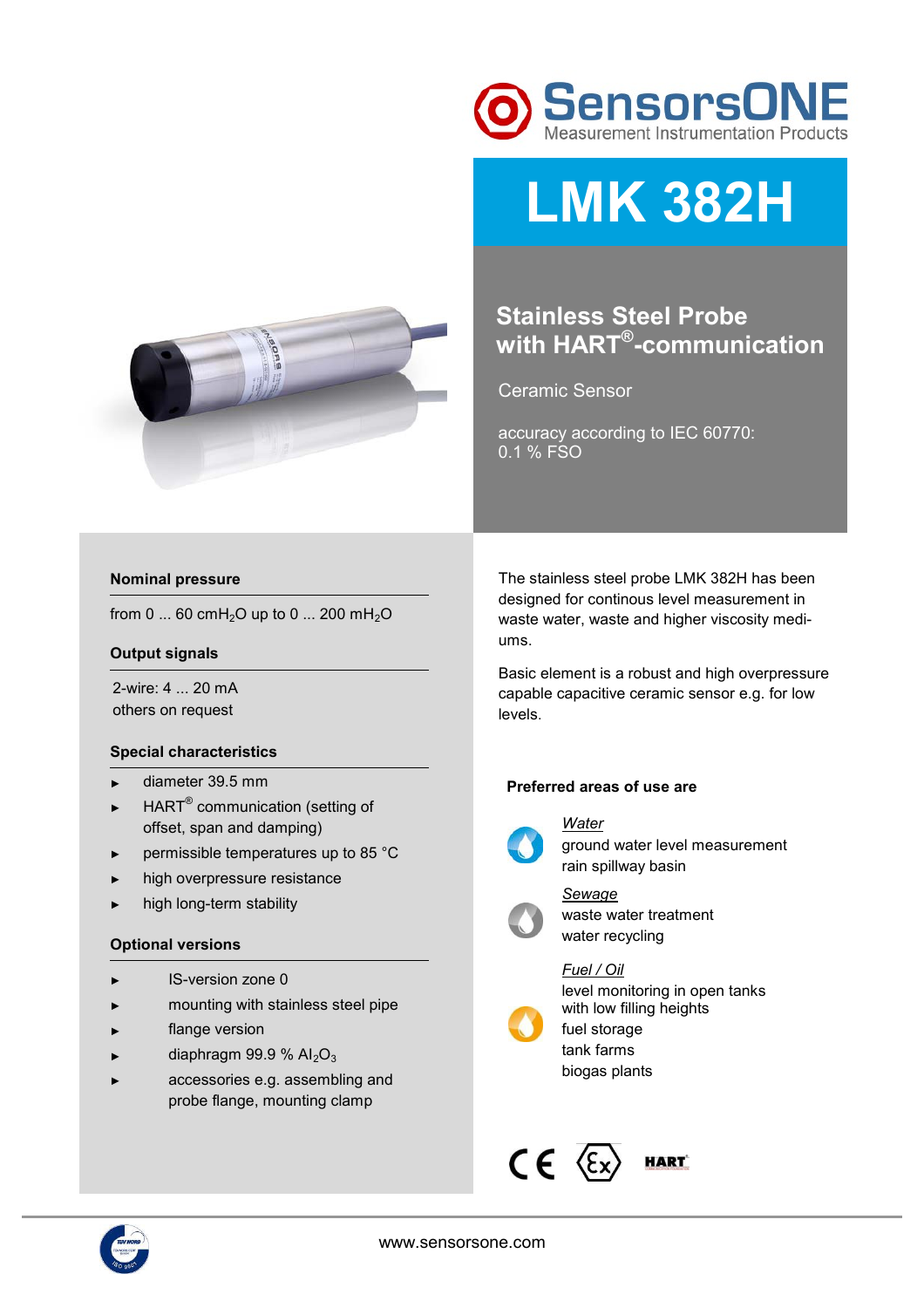| Pressure ranges <sup>1</sup>                                                                                                                                                                                                                       |                                                                                                                                                                                                        |                                                                                |                       |                                                                                                      |    |                                                                                                                               |                                   |                           |     |  |  |  |  |  |
|----------------------------------------------------------------------------------------------------------------------------------------------------------------------------------------------------------------------------------------------------|--------------------------------------------------------------------------------------------------------------------------------------------------------------------------------------------------------|--------------------------------------------------------------------------------|-----------------------|------------------------------------------------------------------------------------------------------|----|-------------------------------------------------------------------------------------------------------------------------------|-----------------------------------|---------------------------|-----|--|--|--|--|--|
| Nominal pressure                                                                                                                                                                                                                                   | [bar]                                                                                                                                                                                                  | 0.06                                                                           | 0.16                  | 0.4                                                                                                  | 1  | 2                                                                                                                             | 5                                 | 10                        | 20  |  |  |  |  |  |
| Level                                                                                                                                                                                                                                              | [mH <sub>2</sub> O]                                                                                                                                                                                    | 0.6                                                                            | 1.6                   | 4                                                                                                    | 10 | 20                                                                                                                            | 50                                | 100                       | 200 |  |  |  |  |  |
|                                                                                                                                                                                                                                                    |                                                                                                                                                                                                        | 2                                                                              | 4                     | 6                                                                                                    | 8  | 15                                                                                                                            | 25                                | 35                        | 45  |  |  |  |  |  |
| Overpressure                                                                                                                                                                                                                                       | [bar]                                                                                                                                                                                                  |                                                                                |                       |                                                                                                      |    |                                                                                                                               |                                   |                           |     |  |  |  |  |  |
|                                                                                                                                                                                                                                                    | $^1$ On customer request we adjust the devices by software on the required pressure ranges, within the turn-down possibility (starting at 0.02 bar).                                                   |                                                                                |                       |                                                                                                      |    |                                                                                                                               |                                   |                           |     |  |  |  |  |  |
| <b>Output signal / Supply</b>                                                                                                                                                                                                                      |                                                                                                                                                                                                        |                                                                                |                       |                                                                                                      |    |                                                                                                                               |                                   |                           |     |  |  |  |  |  |
| Standard                                                                                                                                                                                                                                           |                                                                                                                                                                                                        |                                                                                |                       |                                                                                                      |    |                                                                                                                               |                                   |                           |     |  |  |  |  |  |
| Option IS- protection                                                                                                                                                                                                                              | 2-wire: 4  20 mA / $V_s$ = 12  36 $V_{DC}$ with HART <sup>®</sup> communication<br>$V_{S \text{ rated}} = 24 V_{DC}$<br>2-wire: 4  20 mA / $V_s = 14$ 28 $V_{DC}$ with HART <sup>®</sup> communication |                                                                                |                       |                                                                                                      |    |                                                                                                                               |                                   |                           |     |  |  |  |  |  |
| $V_{S \text{ rated}} = 24 V_{DC}$<br>Performance                                                                                                                                                                                                   |                                                                                                                                                                                                        |                                                                                |                       |                                                                                                      |    |                                                                                                                               |                                   |                           |     |  |  |  |  |  |
| Accuracy <sup>2</sup><br>$P_N \ge 160$ mbar<br>$\leq$ ± 0.2 % FSO<br>$TD \leq 1:5$<br>$TD_{max} = 1:10$                                                                                                                                            |                                                                                                                                                                                                        |                                                                                |                       |                                                                                                      |    |                                                                                                                               |                                   |                           |     |  |  |  |  |  |
| TD > 1:5<br>$\leq$ ± [0.2 + 0.03 x TD] % FSO                                                                                                                                                                                                       |                                                                                                                                                                                                        |                                                                                |                       |                                                                                                      |    |                                                                                                                               |                                   |                           |     |  |  |  |  |  |
|                                                                                                                                                                                                                                                    |                                                                                                                                                                                                        | $P_N$ < 160 mbar                                                               |                       |                                                                                                      |    | $TD_{max} = 1:3$                                                                                                              |                                   |                           |     |  |  |  |  |  |
|                                                                                                                                                                                                                                                    |                                                                                                                                                                                                        | $P_N \geq 1$ bar                                                               |                       | TD $\leq 1:5$                                                                                        |    | $TD_{max} = 1:10$                                                                                                             |                                   |                           |     |  |  |  |  |  |
|                                                                                                                                                                                                                                                    |                                                                                                                                                                                                        |                                                                                |                       |                                                                                                      |    |                                                                                                                               |                                   |                           |     |  |  |  |  |  |
| Permissible load                                                                                                                                                                                                                                   |                                                                                                                                                                                                        | $R_{\text{max}} = [(V_{\text{S}} - V_{\text{S min}}) / 0.02 \text{ A}] \Omega$ |                       | TD > 1:5                                                                                             |    | $\leq$ ± [0.1 + 0.02 x TD] % FSO<br>load at HART <sup><math>\Box</math></sup> -communication: R <sub>min</sub> = 250 $\Omega$ |                                   |                           |     |  |  |  |  |  |
| Long term stability                                                                                                                                                                                                                                |                                                                                                                                                                                                        |                                                                                |                       | $\leq \pm$ (0.1 x turn-down) % FSO / year at reference conditions                                    |    |                                                                                                                               |                                   |                           |     |  |  |  |  |  |
| Influence effects                                                                                                                                                                                                                                  |                                                                                                                                                                                                        | supply: 0.05 % FSO / 10 V                                                      |                       |                                                                                                      |    |                                                                                                                               | permissible load: 0.05 % FSO / kΩ |                           |     |  |  |  |  |  |
| Turn-on time                                                                                                                                                                                                                                       |                                                                                                                                                                                                        | 850 msec                                                                       |                       |                                                                                                      |    |                                                                                                                               |                                   |                           |     |  |  |  |  |  |
| Mean response time                                                                                                                                                                                                                                 |                                                                                                                                                                                                        |                                                                                |                       | 140 msec without consideration of electronic damping                                                 |    |                                                                                                                               |                                   | mean measuring rate 7/sec |     |  |  |  |  |  |
| Max. response time                                                                                                                                                                                                                                 |                                                                                                                                                                                                        | 380 msec                                                                       |                       |                                                                                                      |    |                                                                                                                               |                                   |                           |     |  |  |  |  |  |
| Adjustability                                                                                                                                                                                                                                      |                                                                                                                                                                                                        |                                                                                |                       | configuration of following parameters possible (interface / software necessary <sup>3</sup> ):       |    |                                                                                                                               |                                   |                           |     |  |  |  |  |  |
|                                                                                                                                                                                                                                                    |                                                                                                                                                                                                        | - offset:                                                                      | - electronic damping: | $0100$ sec<br>0  80 % FSO                                                                            |    |                                                                                                                               |                                   |                           |     |  |  |  |  |  |
|                                                                                                                                                                                                                                                    |                                                                                                                                                                                                        |                                                                                | - turn down of span:  | max. 1:10                                                                                            |    |                                                                                                                               |                                   |                           |     |  |  |  |  |  |
| <sup>2</sup> accuracy according to IEC 60770 – limit point adjustment (non-linearity, hysteresis, repeatability)<br><sup>3</sup> software, interface, and cable have to be ordered separately (software appropriate for Windows ® 95, 98, 2000, NT |                                                                                                                                                                                                        |                                                                                |                       |                                                                                                      |    |                                                                                                                               |                                   |                           |     |  |  |  |  |  |
|                                                                                                                                                                                                                                                    |                                                                                                                                                                                                        |                                                                                |                       |                                                                                                      |    |                                                                                                                               |                                   |                           |     |  |  |  |  |  |
| Thermal effects (Offset and Span)                                                                                                                                                                                                                  |                                                                                                                                                                                                        |                                                                                |                       |                                                                                                      |    |                                                                                                                               |                                   |                           |     |  |  |  |  |  |
| Tolerance band                                                                                                                                                                                                                                     |                                                                                                                                                                                                        | $\leq \pm$ (0.2 x turn-down) % FSO                                             |                       |                                                                                                      |    |                                                                                                                               |                                   |                           |     |  |  |  |  |  |
| TC, average                                                                                                                                                                                                                                        |                                                                                                                                                                                                        |                                                                                |                       | $\pm$ (0.02 x turn-down) % FSO / 10 K                                                                |    |                                                                                                                               |                                   |                           |     |  |  |  |  |  |
| in compensated range                                                                                                                                                                                                                               |                                                                                                                                                                                                        | $-20$ 80 °C                                                                    |                       |                                                                                                      |    |                                                                                                                               |                                   |                           |     |  |  |  |  |  |
|                                                                                                                                                                                                                                                    | $-2585 °C$<br>Permissible temperatures<br>medium:<br>$-2585 °C$<br>electronics / environment:                                                                                                          |                                                                                |                       |                                                                                                      |    |                                                                                                                               |                                   |                           |     |  |  |  |  |  |
|                                                                                                                                                                                                                                                    |                                                                                                                                                                                                        | storage:                                                                       |                       | $-2585$ °C                                                                                           |    |                                                                                                                               |                                   |                           |     |  |  |  |  |  |
| Electrical protection <sup>4</sup>                                                                                                                                                                                                                 |                                                                                                                                                                                                        |                                                                                |                       |                                                                                                      |    |                                                                                                                               |                                   |                           |     |  |  |  |  |  |
| Short-circuit protection                                                                                                                                                                                                                           |                                                                                                                                                                                                        | permanent                                                                      |                       |                                                                                                      |    |                                                                                                                               |                                   |                           |     |  |  |  |  |  |
| Reverse polarity protection                                                                                                                                                                                                                        |                                                                                                                                                                                                        | no damage, but also no function                                                |                       |                                                                                                      |    |                                                                                                                               |                                   |                           |     |  |  |  |  |  |
| Electromagnetic compatibility                                                                                                                                                                                                                      |                                                                                                                                                                                                        |                                                                                |                       | emission and immunity according to EN 61326                                                          |    |                                                                                                                               |                                   |                           |     |  |  |  |  |  |
| 4 additional external overvoltage protection unit in terminal box KL 1 or KL 2 with atmospheric pressure reference available on request                                                                                                            |                                                                                                                                                                                                        |                                                                                |                       |                                                                                                      |    |                                                                                                                               |                                   |                           |     |  |  |  |  |  |
| <b>Mechanical stability</b>                                                                                                                                                                                                                        |                                                                                                                                                                                                        |                                                                                |                       |                                                                                                      |    |                                                                                                                               |                                   |                           |     |  |  |  |  |  |
| Vibration<br>4 g (according to: DIN EN 60068-2-6)                                                                                                                                                                                                  |                                                                                                                                                                                                        |                                                                                |                       |                                                                                                      |    |                                                                                                                               |                                   |                           |     |  |  |  |  |  |
| <b>Electrical connection</b>                                                                                                                                                                                                                       |                                                                                                                                                                                                        |                                                                                |                       |                                                                                                      |    |                                                                                                                               |                                   |                           |     |  |  |  |  |  |
| PVC (-5  70 °C) grey<br>Cable outlet with sheat material <sup>5</sup>                                                                                                                                                                              |                                                                                                                                                                                                        |                                                                                |                       |                                                                                                      |    |                                                                                                                               |                                   |                           |     |  |  |  |  |  |
| PUR (-25  70 °C) black                                                                                                                                                                                                                             |                                                                                                                                                                                                        |                                                                                |                       |                                                                                                      |    |                                                                                                                               |                                   |                           |     |  |  |  |  |  |
| FEP <sup>6</sup> $(-2570 °C)$ black                                                                                                                                                                                                                |                                                                                                                                                                                                        |                                                                                |                       |                                                                                                      |    |                                                                                                                               |                                   |                           |     |  |  |  |  |  |
| TPE (-25  85 °C) blue<br>$5$ shielded cable with integrated air tube for atmospheric pressure reference                                                                                                                                            |                                                                                                                                                                                                        |                                                                                |                       |                                                                                                      |    |                                                                                                                               |                                   |                           |     |  |  |  |  |  |
| $^6$ do not use freely suspended probes with an FEP cable if effects due to highly charging processes are expected                                                                                                                                 |                                                                                                                                                                                                        |                                                                                |                       |                                                                                                      |    |                                                                                                                               |                                   |                           |     |  |  |  |  |  |
| <b>Materials</b>                                                                                                                                                                                                                                   |                                                                                                                                                                                                        |                                                                                |                       |                                                                                                      |    |                                                                                                                               |                                   |                           |     |  |  |  |  |  |
| Housing                                                                                                                                                                                                                                            |                                                                                                                                                                                                        | stainless steel 1.4404                                                         |                       |                                                                                                      |    |                                                                                                                               |                                   |                           |     |  |  |  |  |  |
| Seals                                                                                                                                                                                                                                              | <b>FKM</b>                                                                                                                                                                                             |                                                                                |                       |                                                                                                      |    |                                                                                                                               |                                   |                           |     |  |  |  |  |  |
|                                                                                                                                                                                                                                                    |                                                                                                                                                                                                        | <b>FFKM</b><br><b>EPDM</b>                                                     |                       |                                                                                                      |    |                                                                                                                               |                                   |                           |     |  |  |  |  |  |
|                                                                                                                                                                                                                                                    |                                                                                                                                                                                                        | others on request                                                              |                       |                                                                                                      |    |                                                                                                                               |                                   |                           |     |  |  |  |  |  |
| standard: ceramics $Al_2O_3$ 96 %<br>Diaphragm                                                                                                                                                                                                     |                                                                                                                                                                                                        |                                                                                |                       |                                                                                                      |    |                                                                                                                               |                                   |                           |     |  |  |  |  |  |
|                                                                                                                                                                                                                                                    | option:<br>ceramics $Al_2O_3$ 99.9 %                                                                                                                                                                   |                                                                                |                       |                                                                                                      |    |                                                                                                                               |                                   |                           |     |  |  |  |  |  |
| <b>POM</b><br>Protection cap                                                                                                                                                                                                                       |                                                                                                                                                                                                        |                                                                                |                       |                                                                                                      |    |                                                                                                                               |                                   |                           |     |  |  |  |  |  |
| <b>Miscellaneous</b>                                                                                                                                                                                                                               |                                                                                                                                                                                                        |                                                                                |                       |                                                                                                      |    |                                                                                                                               |                                   |                           |     |  |  |  |  |  |
| Option cable protection                                                                                                                                                                                                                            |                                                                                                                                                                                                        |                                                                                |                       | stainless steel pipe for probe in stainless steel: available as compact product (standard: stainless |    |                                                                                                                               |                                   |                           |     |  |  |  |  |  |
|                                                                                                                                                                                                                                                    |                                                                                                                                                                                                        |                                                                                |                       | steel pipe with a total length up to 2 m possible; other lengths on request)                         |    |                                                                                                                               |                                   |                           |     |  |  |  |  |  |
| Ingress protection<br>Current consumption                                                                                                                                                                                                          |                                                                                                                                                                                                        | IP 68<br>max. 21 mA                                                            |                       |                                                                                                      |    |                                                                                                                               |                                   |                           |     |  |  |  |  |  |
| Weight                                                                                                                                                                                                                                             |                                                                                                                                                                                                        | approx. 400 g (without cable)                                                  |                       |                                                                                                      |    |                                                                                                                               |                                   |                           |     |  |  |  |  |  |
| CE-conformity                                                                                                                                                                                                                                      | EMC Directive: 2004/108/EC                                                                                                                                                                             |                                                                                |                       |                                                                                                      |    |                                                                                                                               |                                   |                           |     |  |  |  |  |  |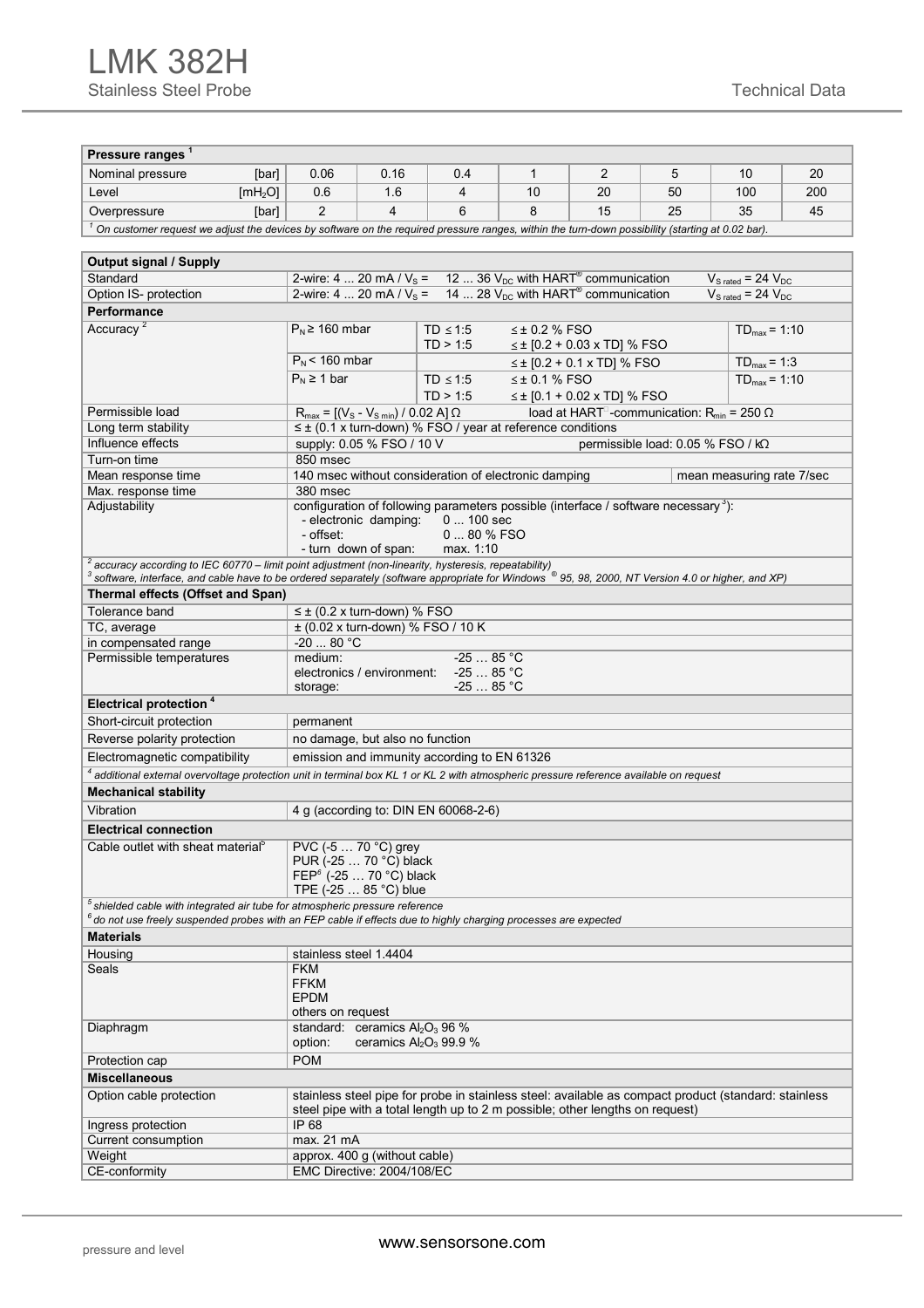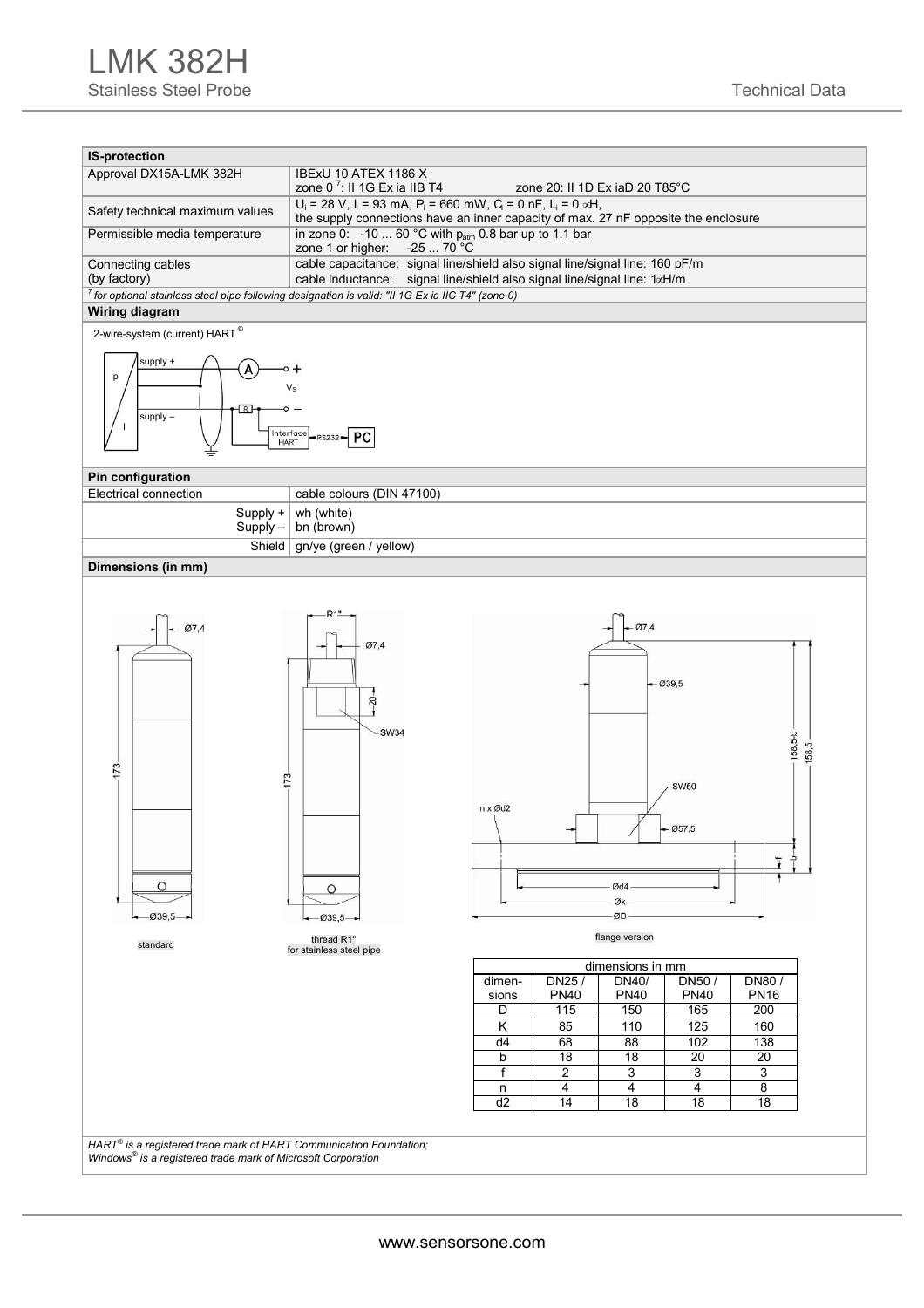

|                                        |        | <b>ODIONAILY:</b> Stainless steel 1.4301 |               |  |  |  |  |  |  |
|----------------------------------------|--------|------------------------------------------|---------------|--|--|--|--|--|--|
|                                        | Weight | approx. 160 q                            |               |  |  |  |  |  |  |
| <b>Ordering type</b>                   |        |                                          | Ordering code |  |  |  |  |  |  |
| Terminal clamp, steel, zinc plated     |        |                                          | Z100528       |  |  |  |  |  |  |
| Terminal clamp, stainless steel 1.4301 |        |                                          | Z100527       |  |  |  |  |  |  |
|                                        |        |                                          |               |  |  |  |  |  |  |